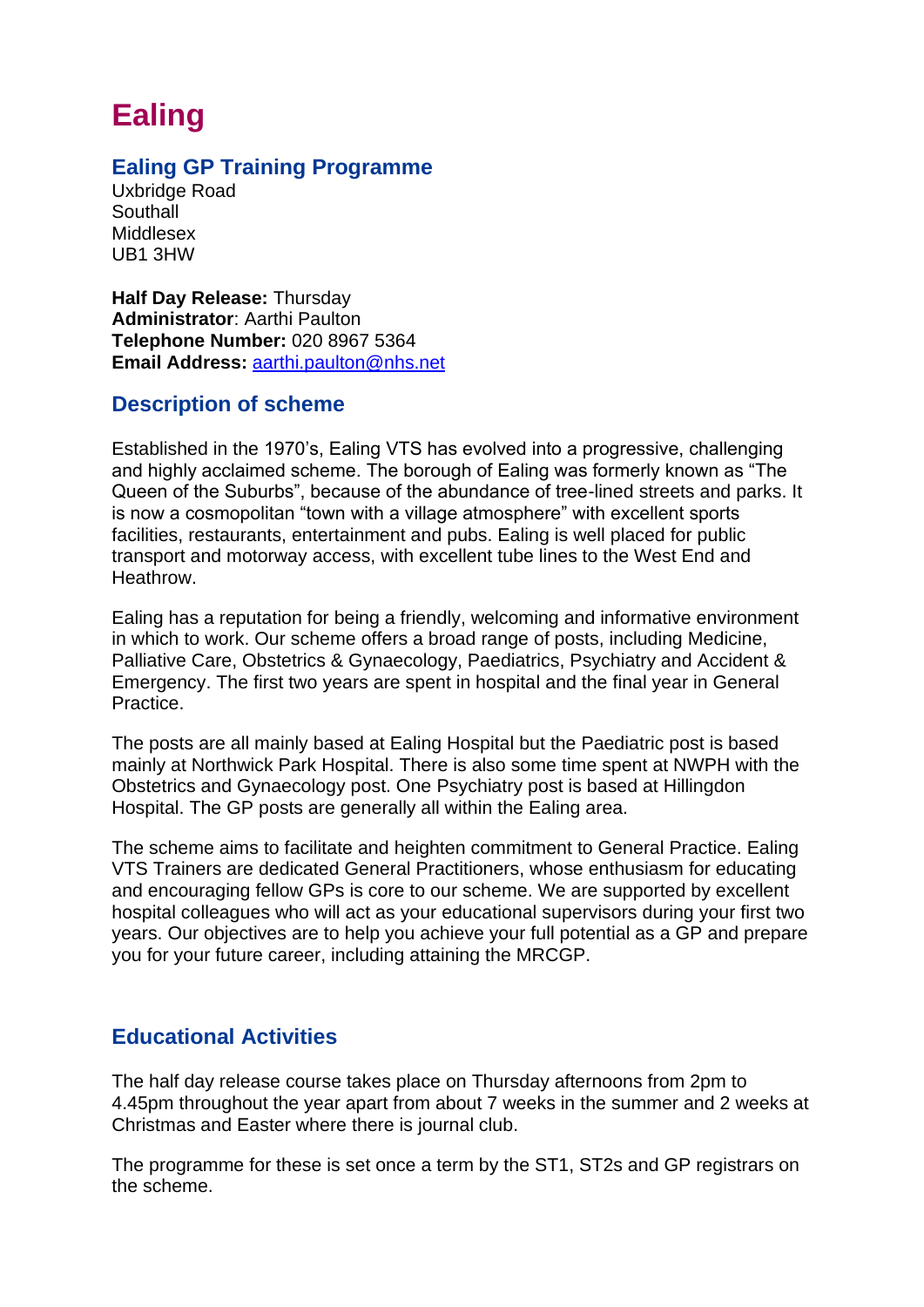In the first hour a speaker is often invited to give a talk. We have a bank of excellent speakers from most disciplines who can give interactive talks.

After a break for tea, the second half is usually run by one of the SHOs or GP registrars, giving presentations, showing a video, and discussing a case. Following this we often have time for hot topics, case discussions.

Child Protection issues, Basic Life Support, CSA practice and other important topics are covered regularly.

At the beginning of the Autumn Term, we usually have a team building session lasting the whole day which is usually held in London and having a meal after. This allows the new trainees to get to know the others on the scheme.

Each GP registrar has the support of Programme Director as a personal mentor and there are usually bi-annual meetings to review current posts and issues.

Twice yearly we have a joint trainer-trainee workshop when 8-10 Ealing trainers come and join the group to cover consulting skills, significant event analysis, interview skills, portfolio careers etc.

In March we go to Cumberland Lodge for a two-day residential where all the ST1S, 2s and 3s can bond as a group. We have recently covered Coaching Skills and Teamwork, workings of Clinical Commissioning groups and humanities at these highly enjoyable retreats.

We are now developing some exciting new ITP posts which will involve part GP and part time spent in areas such as Medical Education, GUM, Palliative Care, Cardiology, Paediatric Teaching and Family Planning amongst others.

## **Personal Quotes from Previous and Current Registrars**

"Ealing VTS is outstanding. Very well organised with great supportive programme directors. Definitely recommended to all prospective trainees." *Mehbub Shafi GPST3*

"The Ealing training scheme has been brilliant. There is excellent high quality weekly teaching that is protected. The programme programme directors are supportive and approachable. The jobs have been enjoyable and applicable to GP practice.' Would highly recommend this training scheme." *Aamir Kamora GPST2*

"The programme directors are very friendly and approachable. They take an active interest in how our rotations are going and are always available for advice or support. The group had a fun treasure hunt and three course meal in central London. This helped with team bonding and was great day out.The weekly teaching programme is well structured and relevant to our training. There is always cake and tea available each week, which always proves popular" *Sid GP ST1*

#### **Contacts**

**Programme Directors in Ealing**